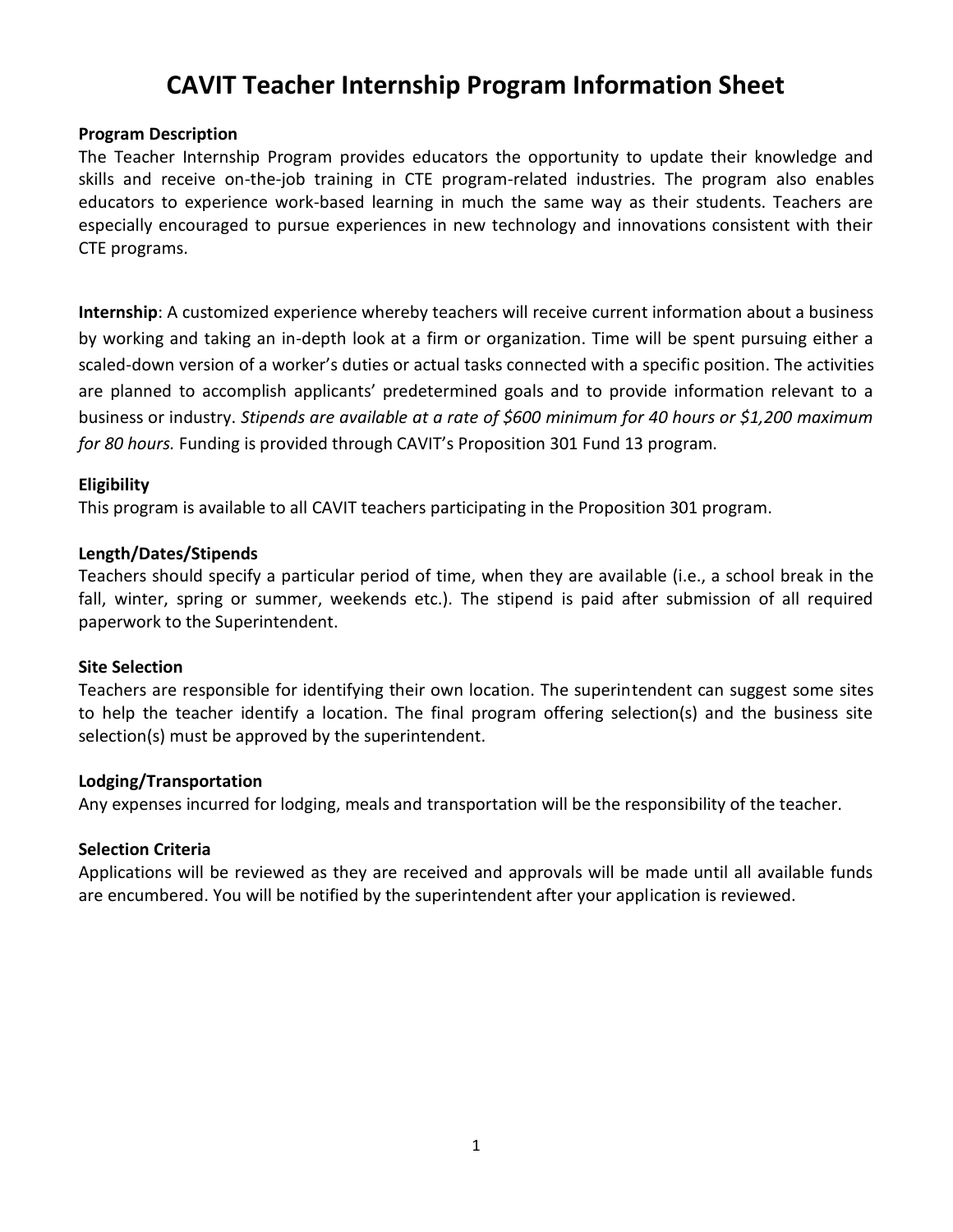### **Requirements**

Teachers will be required to:

- 1. Submit an application packet that includes:
	- a. A completed application.
	- b. A proposed training plan. (The training must address a specific CTE program/course.)

All internship program forms can be downloaded by visiting [www.cavitschools.org](http://www.cavitschools.org/) – Forms page

- 2. Complete the required internship hours by engaging the program activities listed in your training:
	- a. Keep a reflective journal documenting your activities and reflect on how they support your objectives and how the activities/experiences will support your CTE program.
	- b. Keep a time log/sheet documenting your hours.
- 3. After you have completed your required hours; submit the following to the superintendent:
	- a. Three lesson plans that reflect the objectives listed in your training plan. This can also be one unit consisting of a minimum of three lesson plans that incorporates the training plan objectives.
	- b. Your reflection journal.
	- c. Your time log/sheet that has been signed (validated) by your industry sponsor.
	- d. A written summary/evaluation of the experience (include comments about the length, the types of activities you engaged in, how your students will benefit from what you learned and if you would recommend this business to a future teacher.
	- e. A completed employer exit questionnaire.

All completed paperwork is due to the superintendent within 4 (four) weeks after completing the experience. Failure to meet this deadline may cause forfeiture of the stipend.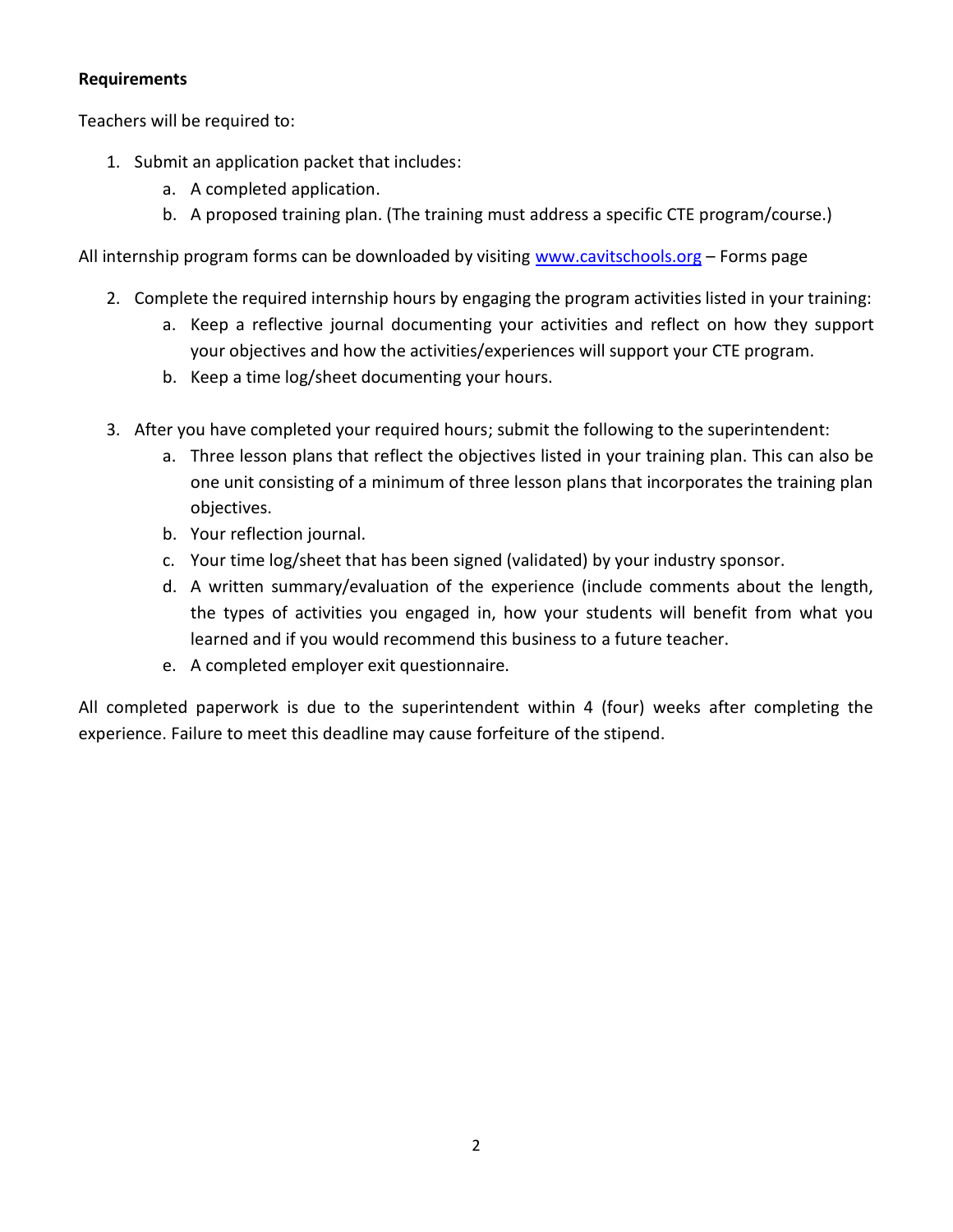## **CAVIT Teacher Internship Application Form**

Instructions: Please read the internship checklist before you begin. Complete all sections of this application before submitting this application to the superintendent. Approval of your completed application and training plan is required before you begin the program.

### **Personal Information**

Teacher Name \_\_\_\_\_\_\_\_\_\_\_\_\_\_\_\_\_\_\_\_\_\_\_\_\_\_\_\_\_\_\_\_\_\_\_\_\_\_\_\_\_\_\_\_ CTE Program \_\_\_\_\_\_\_\_\_\_\_\_\_\_\_\_\_

Please describe any of your past experiences with an internship, job shadowing experience, and/or business/industry tour (include timeframe and business information).

\_\_\_\_\_\_\_\_\_\_\_\_\_\_\_\_\_\_\_\_\_\_\_\_\_\_\_\_\_\_\_\_\_\_\_\_\_\_\_\_\_\_\_\_\_\_\_\_\_\_\_\_\_\_\_\_\_\_\_\_\_\_\_\_\_\_\_\_\_\_\_\_\_\_\_\_\_\_\_\_\_\_\_\_\_ \_\_\_\_\_\_\_\_\_\_\_\_\_\_\_\_\_\_\_\_\_\_\_\_\_\_\_\_\_\_\_\_\_\_\_\_\_\_\_\_\_\_\_\_\_\_\_\_\_\_\_\_\_\_\_\_\_\_\_\_\_\_\_\_\_\_\_\_\_\_\_\_\_\_\_\_\_\_\_\_\_\_\_\_\_

Projected dates for internship program:\_\_\_\_\_\_\_\_\_\_\_\_\_\_\_\_\_\_\_\_\_\_\_\_\_\_\_\_\_\_\_\_\_\_\_\_\_\_\_\_\_\_\_\_\_\_\_\_\_\_\_\_\_

### **Internship Site Information**

1. Please indicate your preference for the length of the internship:

40 hours\_\_\_\_\_\_\_\_\_\_\_\_\_\_ 80 hours\_\_\_\_\_\_\_\_\_\_\_\_\_\_\_\_\_

2. Agency/Business Name

Contact Person's Name

| Business Address (city/zip) |
|-----------------------------|
|                             |
| Phone Number (area code)    |
|                             |

Have you already contacted the agency/business? Yes No

If yes, whom did you contact?\_\_\_\_\_\_\_\_\_\_\_\_\_\_\_\_\_\_\_\_\_\_\_\_\_\_\_\_\_\_\_\_\_\_\_\_\_\_\_\_\_\_\_\_\_\_\_\_\_\_\_\_\_\_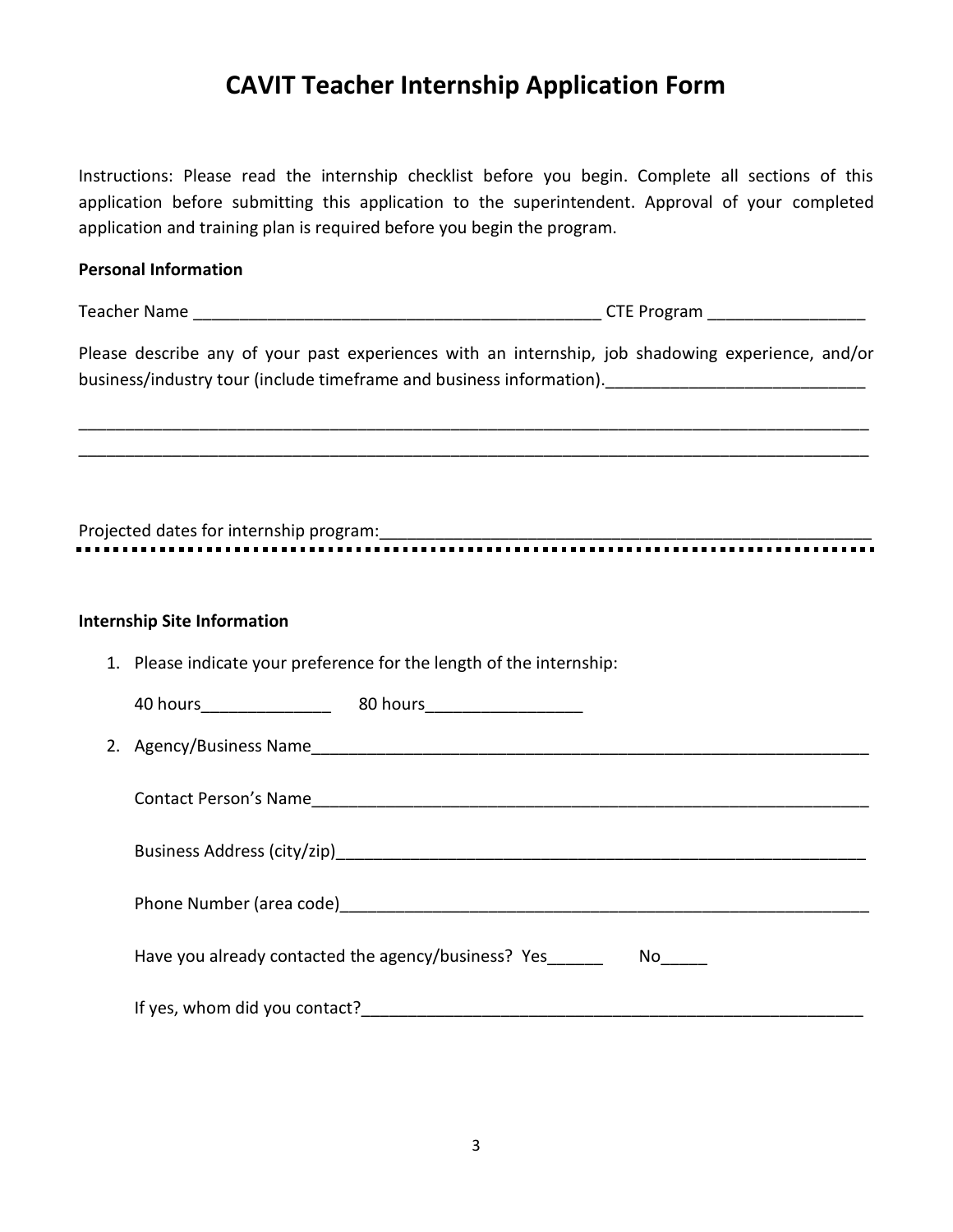# **CAVIT Internship Program Training Plan**

Participating in the CAVIT Teacher Internship Program provides an opportunity for you to update your skills and collaborate with business/industry representatives. Please indicate the skills/objectives you hope to meet through the experience.

| Intern Name:                      |
|-----------------------------------|
| <b>Business Partner Employer:</b> |
| <b>Business Partner Company:</b>  |

Purpose of the Training Plan: The Training Plan is a mutually agreed upon guide among the Business Partner Employer, the Intern and Superintendent designed to outline the skills/objectives to be obtained by the Intern by the conclusion of the work-based learning experience.

It is assumed that the following workplace learning objectives will be incorporated into your internship:

- $\checkmark$  Incorporate academic content into my CTE classes.
- $\checkmark$  Determine the current industry skills that my students should have for the industry and update my curriculum to align with what is currently relevant to business/industry.
- $\checkmark$  Provide a link between business/industry representatives and my CTE students.
- $\checkmark$  Establish a partnership with my host and utilize that person in an advisory capacity or as a resource.

Below, list at least three (3) specific objectives that you will accomplish during your internship. (These are the objectives you will incorporate into your three (3) required lesson plans.) When necessary and appropriate, these objectives can be adjusted after you begin your internship.

1.

2.

3.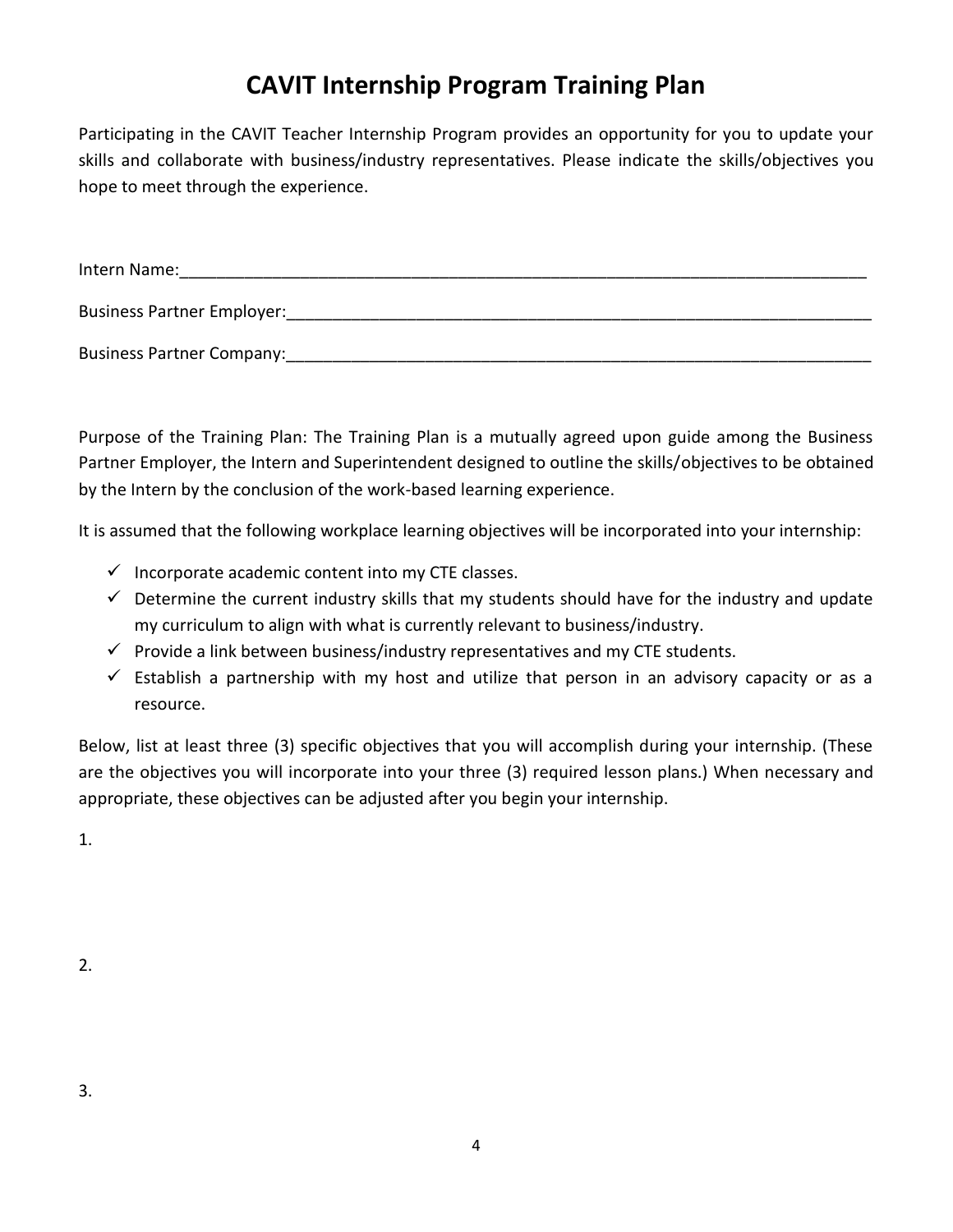## **CAVIT Teacher Internship Program**

*Points That Interns Should Observe on the Job Site*

- New skills and tasks performed in the work those that should be incorporated into the curriculum.
- Supplies or equipment needed to implement new skills/tasks.
- Skills and/or tasks that should be eliminated from the curriculum.
- Employees' attitudes/behaviors observed that can be shared with students.
- Company organizational facts about staff responsibilities observed that can be shared with students.
- People who can provide program assistance.
- Job and/or internship opportunities for students.
- Ways to use this experience with my advisory committee.
- Specific skill sets associated with emerging or new jobs.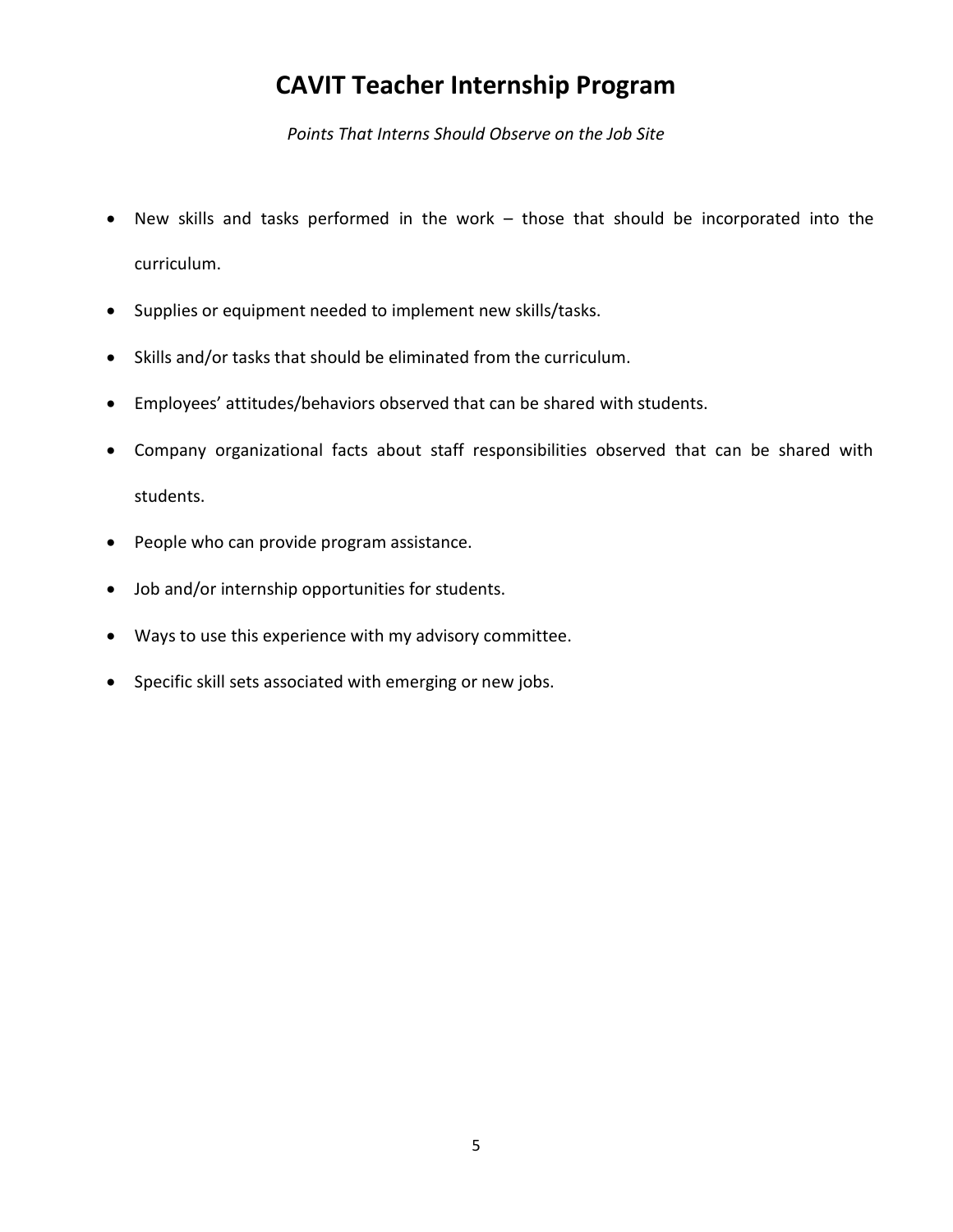## **CAVIT Teacher Internship Program**

*Employer Exit Questionnaire (conducted and completed by teacher with employer)*

| <b>Business:</b>     | Teacher: |
|----------------------|----------|
| Business Contact(s): |          |

*What did you and/or business gain by hosting this teacher?*

*Do you have any recommendations to improve the business/industry host information packet including the information sheet and the training plan?*

*What suggestions do you have to improve the overall teacher intern program?*

Business/Agency Partner data and the control of the Date Date

| Date |  |
|------|--|